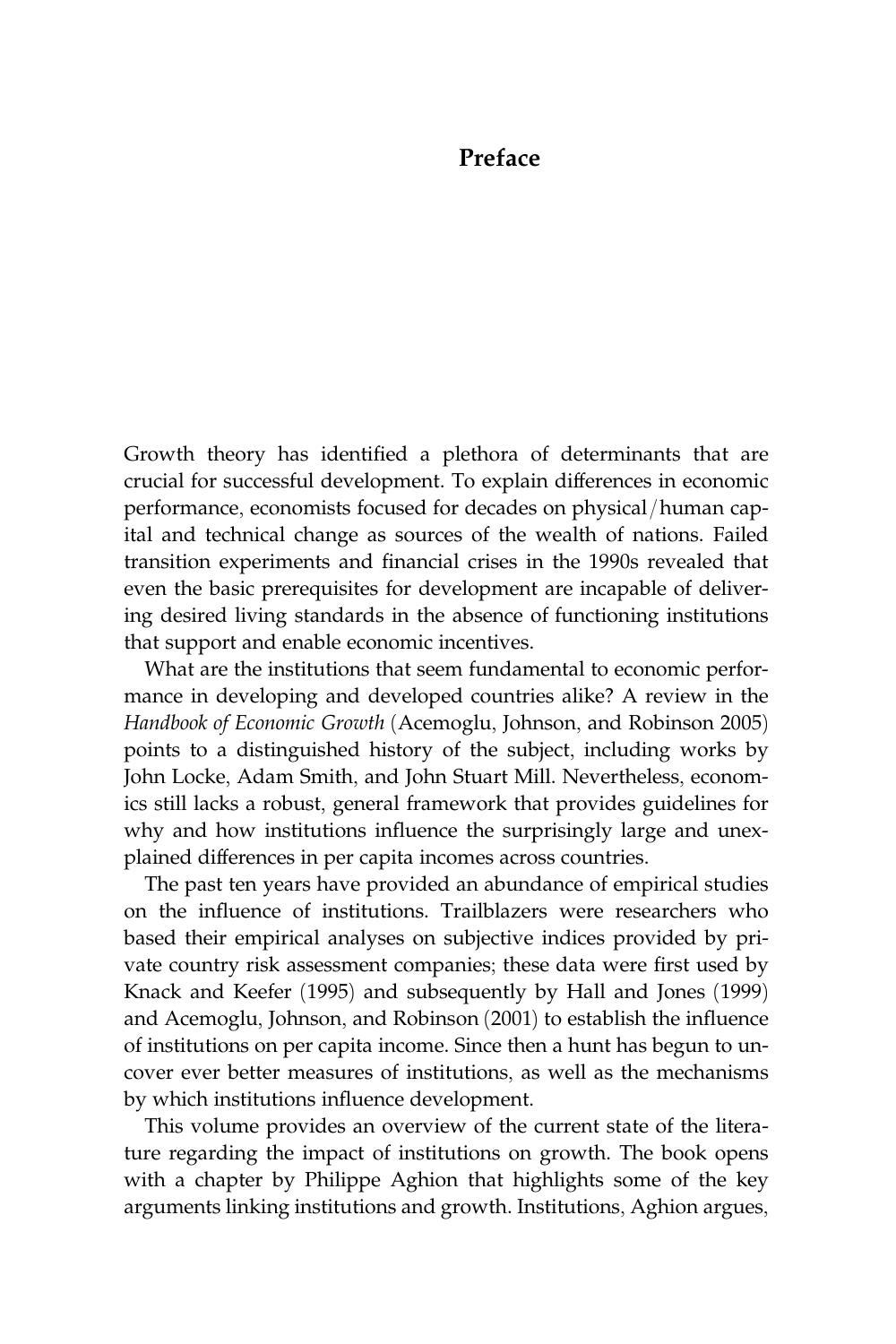have many facets, each impacting growth and development differently. His approach emphasizes three aspects. First, convergence depends crucially on the quality of financial institutions. It is often argued that countries that are further from the technological frontier benefit from a catching-up process and hence grow faster than those closer to the frontier. Aghion maintains that because technological catch-up requires investment in imitation, the quality of financial institutions becomes an essential element in the catch-up process. As a result, underdeveloped financial markets can totally offset the advantages of technological backwardness and result in slower growth in backward countries than in those closer to the technological frontier. Second, Aghion examines how, contrary to common wisdom, product market competition may not be detrimental to growth. The basic idea is that a fierce competition will force firms to innovate if they want to remain ahead of other producers in the sector and make positive profits. Aghion introduces the concept of ''appropriate institutions,'' by which he means that certain institutional setups will be suitable at some levels of development but not at others. For example, in the early stages of industrialization, when capital accumulation is important, institutions that favor longterm relationships between firms and banks are optimal. However, as an economy moves into the phase in which growth is driven by innovation, more flexible institutional arrangements that foster entrepreneurship and risk taking are preferable. As a result, the institutions that promoted growth at one stage are precisely those that retard it at another stage. Third, Aghion discusses the difference between academic institutions and private firms in promoting innovation.

There is general consensus that financial institutions might be among the most important in development, next to secure property rights. In ''Financial Institutional Reform, Growth, and Equality'' (chapter 2), Costas Azariadis and David de la Croix explore the consequences of liberalized credit markets for growth and inequality. The key insight in this chapter is that premature liberalization in the least developed countries (low total factor productivity or capital intensity) may redirect economic growth toward a poverty trap. This highlights the importance of understanding the exact contribution of institutions to growth. Reforms for the sake of reforms may actually harm growth if they are not sequenced correctly.

The next two chapters turn to the empirical evidence on the effect of institutions on economics performance. In chapter 3, Theo S. Eicher, Cecilia García-Peñalosa, and Utku Teksoz ask "How Do Institutions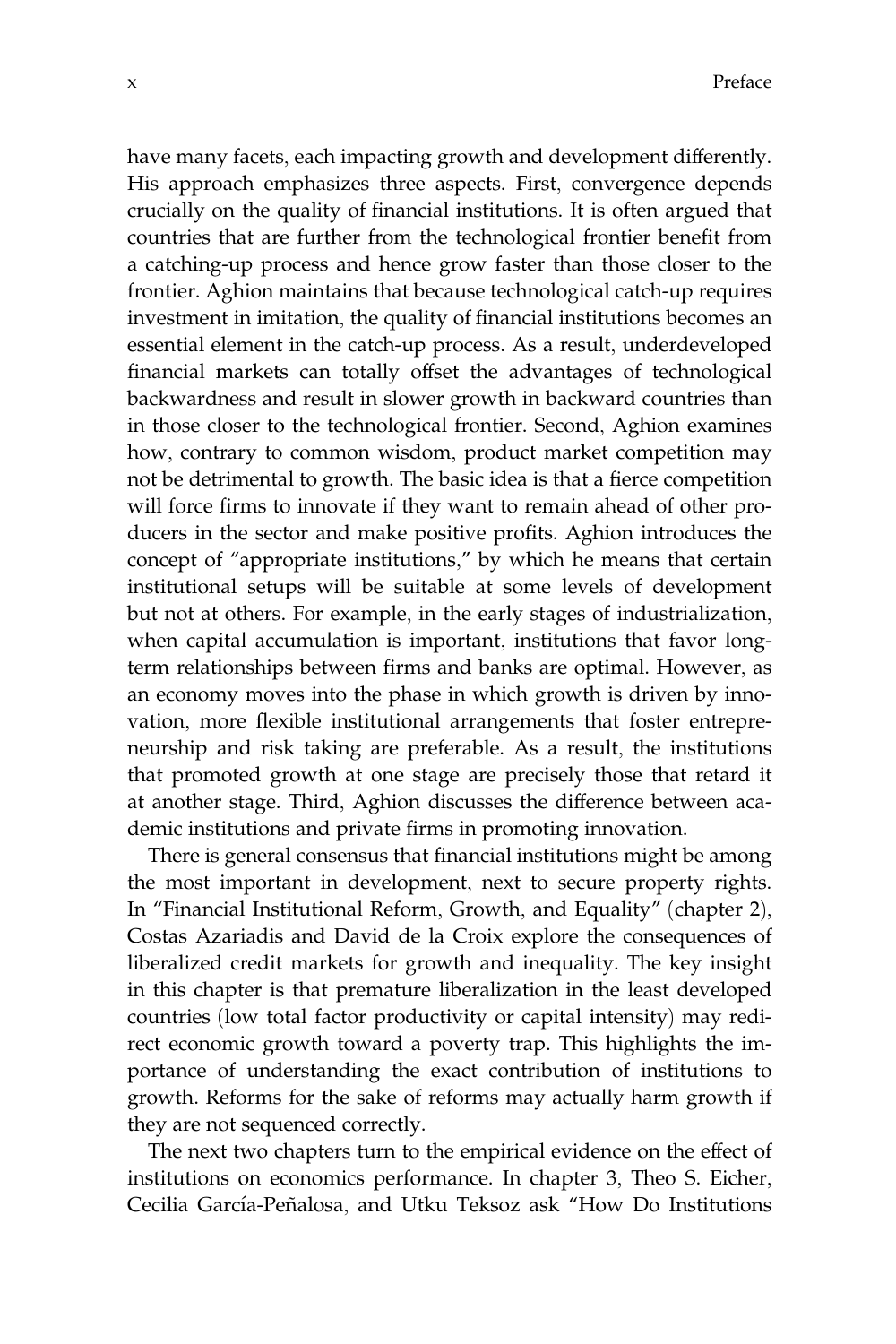Lead Some Countries to Produce So Much More Output per Worker than Others?'' Their purpose is to examine the mechanisms by which institutions might affect economic growth. They first combine the two most influential approaches to explaining differences in per capita income across countries, the growth accounting approach of Mankiw, Romer, and Weil (1991), in which physical and human capital stocks determine output, and the methodology of Hall and Jones (1999), in which institutional quality has a direct influence on GDP. Their analysis hence seeks to understand the degree to which institutions actually enhance the productivity of skilled labor and investment. The surprising result is that while physical capital and institutions are complements in development, human capital and institutions are shown to be substitutes. That is, in countries with weak institutions, human capital is critical to development; in those with high levels of human capital, institutional quality has a much weaker impact on output.

Differences in institutions are clearly a major source of income gaps between developed and developing countries, as highlighted by the first three chapters of the book. However, institutional reform can also be a source of growth in industrial economies. For example, in chapter 1, Aghion argues that the degree of product market competition can influence the amount of innovation taking place in industrial economies. In ''Regulation and Economic Performance: Product Market Reforms and Productivity in the OECD'' (chapter 4), Giuseppe Nicoletti and Stefano Scarpetta examine the role of institutional reforms in the OECD. The last two decades have witnessed substantial institutional and regulatory reforms in OECD countries. The differences in these reforms across countries have provided a suitable natural experiment to assess the macroeconomic impact of such reforms. Nicoletti and Scarpetta review the literature on the effect of these reforms on investment, productivity, and employment. The evidence suggests that strengthening private governance and increased competition in product and labor markets have had a major positive impact on labor productivity, and can help understand differences across countries and over time.

The new growth theories have emphasized the role of innovation and entrepreneurship on growth, and this is the focus of part II. We start with chapter 5 by B. Zorina Khan and Ken Sokoloff, ''Institutions and Technological Innovations during Early Economic Growth: Evidence from Great Inventors in the United States, 1790–1930,'' on the impact of patent legislation on patenting activity in the United States during the period from 1790 to 1930. Their analysis emphasizes that a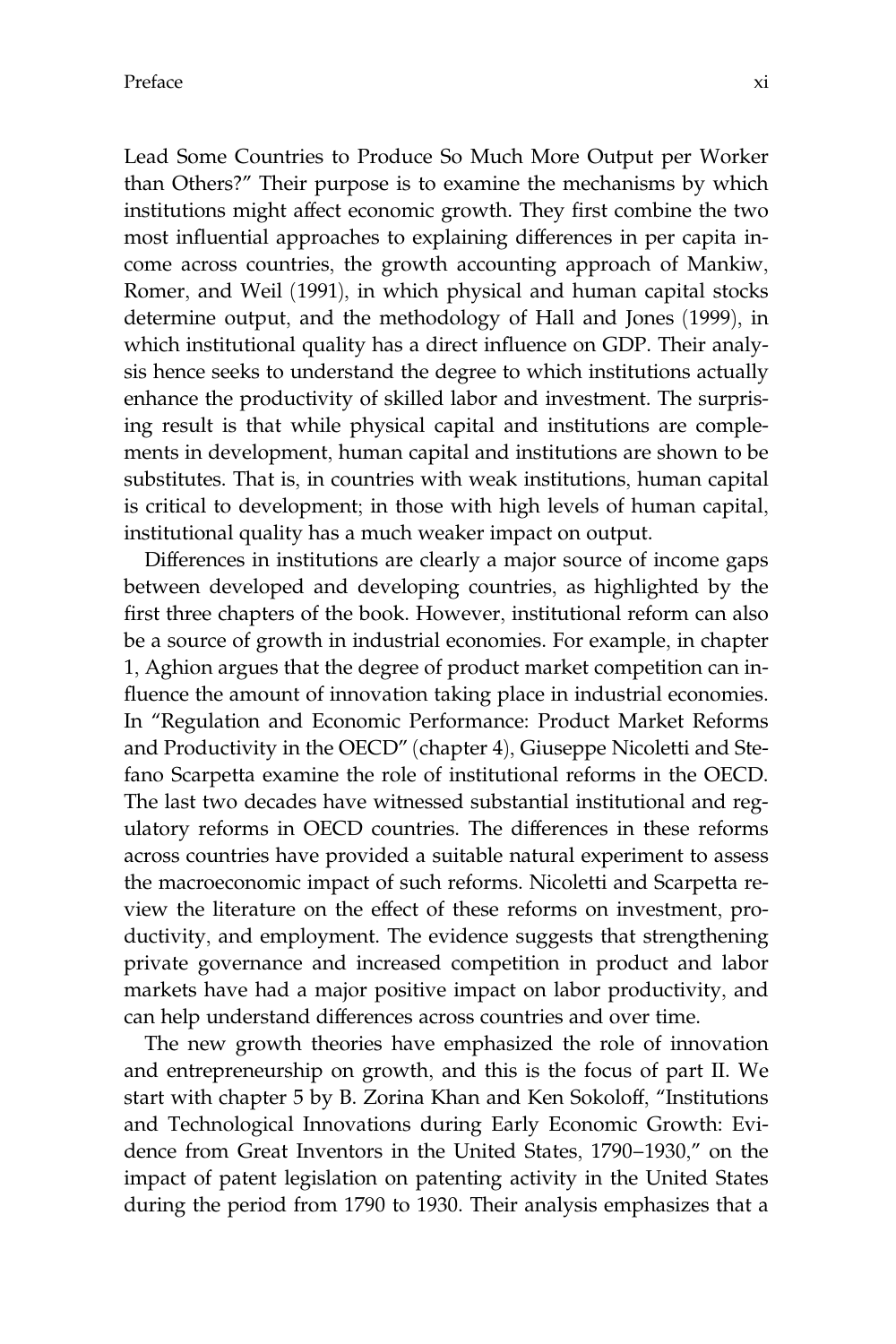well-functioning system of intellectual property rights turns patents into tradable assets. The authors highlight the contrast between the U.S. patent system and that prevailing in Europe at the time. The major difference concerned the use of an examination system in the United States. In Europe, the inventor would obtain a patent upon payment of a fee, but this patent could be challenged in court implying that property rights could not be considered to be fully established until the case had been assessed in court. In the United States, a patent application was subject to examination, and only once rightful property rights over the innovation were established would the payment be made. This system established ownership in a way that could not be challenged. Khan and Sokoloff show that the use of the examination system had two important implications. First, it encouraged innovation by individuals of all education levels. Second, it resulted in extensive patent selling and licensing, with double benefits in the form of ensuring that the goods were produced and ensuring that the innovator had access to funds permitting the continuation of innovation.

Chapter 6, ''On the Efficacy of Reforms: Policy Tinkering, Institutional Change, and Entrepreneurship'' by Murat Iyigun and Dani Rodrik, focuses on the relationship between entrepreneurship and reform. Iyigun and Rodrik examine how policy affects entrepreneurship. Two alternatives are considered, ''policy tinkering'' and institutional reform. The authors argue that growth is largely due to an increase in the number of available products, and that product diversification requires entrepreneurs who invest and discover new products. The central insight in their model is that low growth is due to an insufficient level of entrepreneurship. Policy tinkering can improve entrepreneurial rewards marginally; and deep institutional reforms can make substantial changes in the reward structure but at a cost to incumbent entrepreneurs. As a result, the efficacy of one policy or the other will depend on the current state of the economy in terms of entrepreneurship. Their empirical evidence supports this hypothesis: major reforms have worked in countries with a low level of entrepreneurial activity, and failed otherwise. The chapter hence captures one of the key messages developed in chapter 1, namely, that some types of institutions are appropriate at certain stages of development but not at others.

Clearly the role, functioning, and quality of institutions is itself endogenous to level of development. The third part of the book examines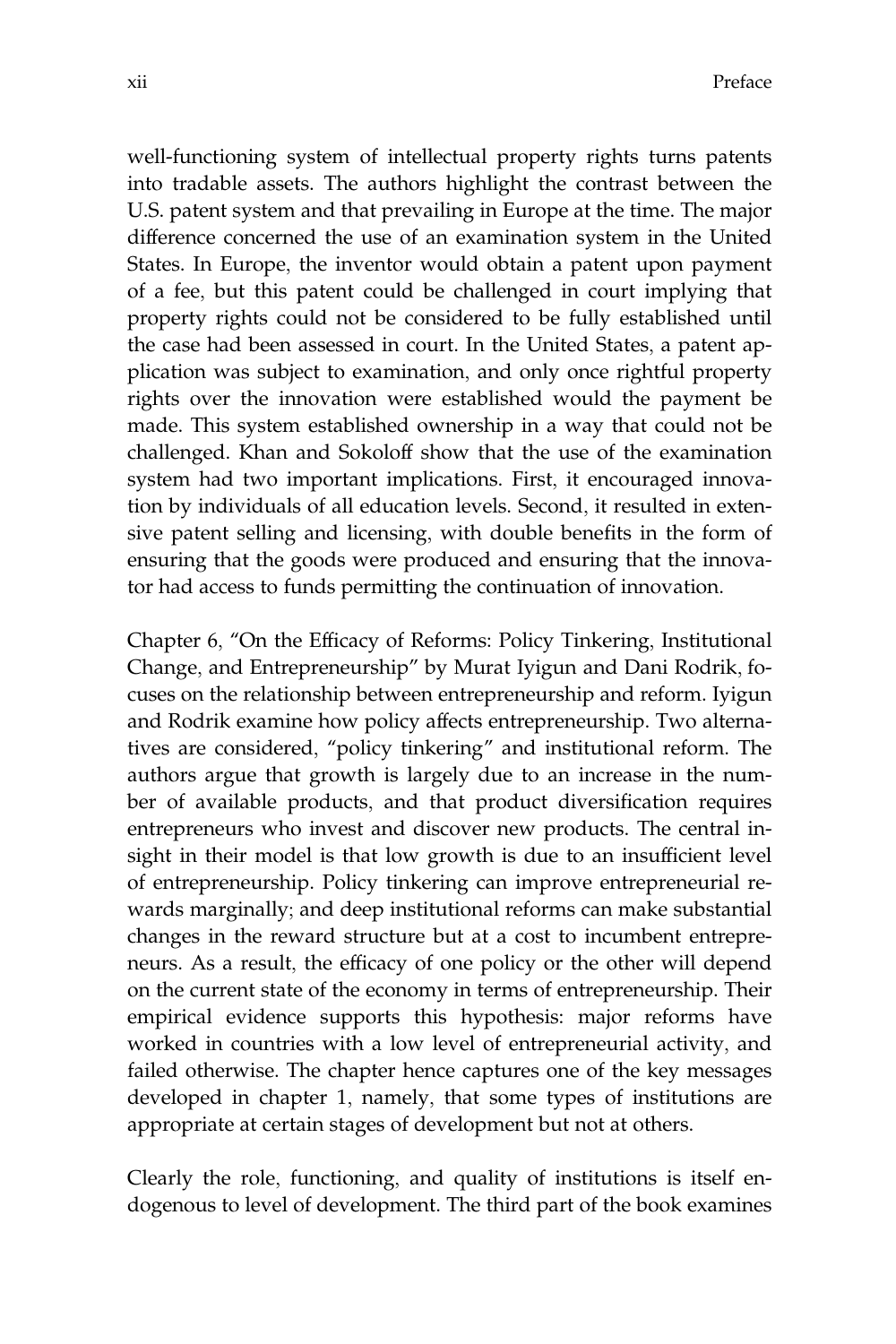the implications of this endogeneity in terms of education and the political process. In ''The Role of Higher Education Institutions: Recruitment of Elites and Economic Growth'' (chapter 7), Elise S. Brezis and François Crouzet examine a specific mechanism by which institutions influence the fortunes of an economy. The authors analyze the evolution of the recruitment of elites over time and highlight how recruitment institutions subsequently impact the economy. The key result is that meritocratic recruitment actually leads to class stratification and auto-recruitment. Auto-recruitment is then shown to lead to a stratification of the economy, which may be the most dramatic impact of meritocratic institutions on economic growth.

In chapter 8, "Growth and Endogenous Political Institutions," Matteo Cervellati, Piergiuseppe Fortunato, and Uwe Sunde study the dynamics of political institutions and the implied differences in public policies. They highlight the circular nature of institutions: political institutions are thought to be influenced by economic development, and economic development in turn influences the political institutions. The chapter highlights that economic development increases the likelihood of transitions from oligarchy to democracy. Moreover, the authors show that democratic regimes tend to provide more efficient public policies, and more redistribution, than oligarchic regimes.

In ''The Road from Agriculture'' (chapter 9), Thorvaldur Gylfason and Gylfi Zoega seek to explain economic backwardness not in terms of history or mentality but rather in terms of rational agents' maximizing behavior. They show that observed technology adoption in agriculture does not need to coincide with the ''frontier'' technology at all stages of development. Instead, Gylfason and Zoega show that countries may feature an ''optimal technology gap.'' The size of this gap is shown to depend on factors exogenous to most economic models and seldom subject to change, such as farm size (geography), land productivity, and the ability of farmers to digest and adopt new technologies.

This volume is based on contributions presented at the 2004 CESifo Venice Summer Institute on Institutions and Growth. We thank CESifo for supporting the research project and Roisin Hearn and Nicola Papaphilippou for outstanding logistic support throughout. The quality of the conferences and papers was assured by extensive comments from discussants including Matteo Cervellati, Alain Desdoigts, Thorvaldur Gylfason, Piergiuseppe Fortunato, B. Zorina Khan, Andreas Leukert, Omar Licandro, Stefano Scarpetta, Utku Teksoz, Joachim Voth, and a